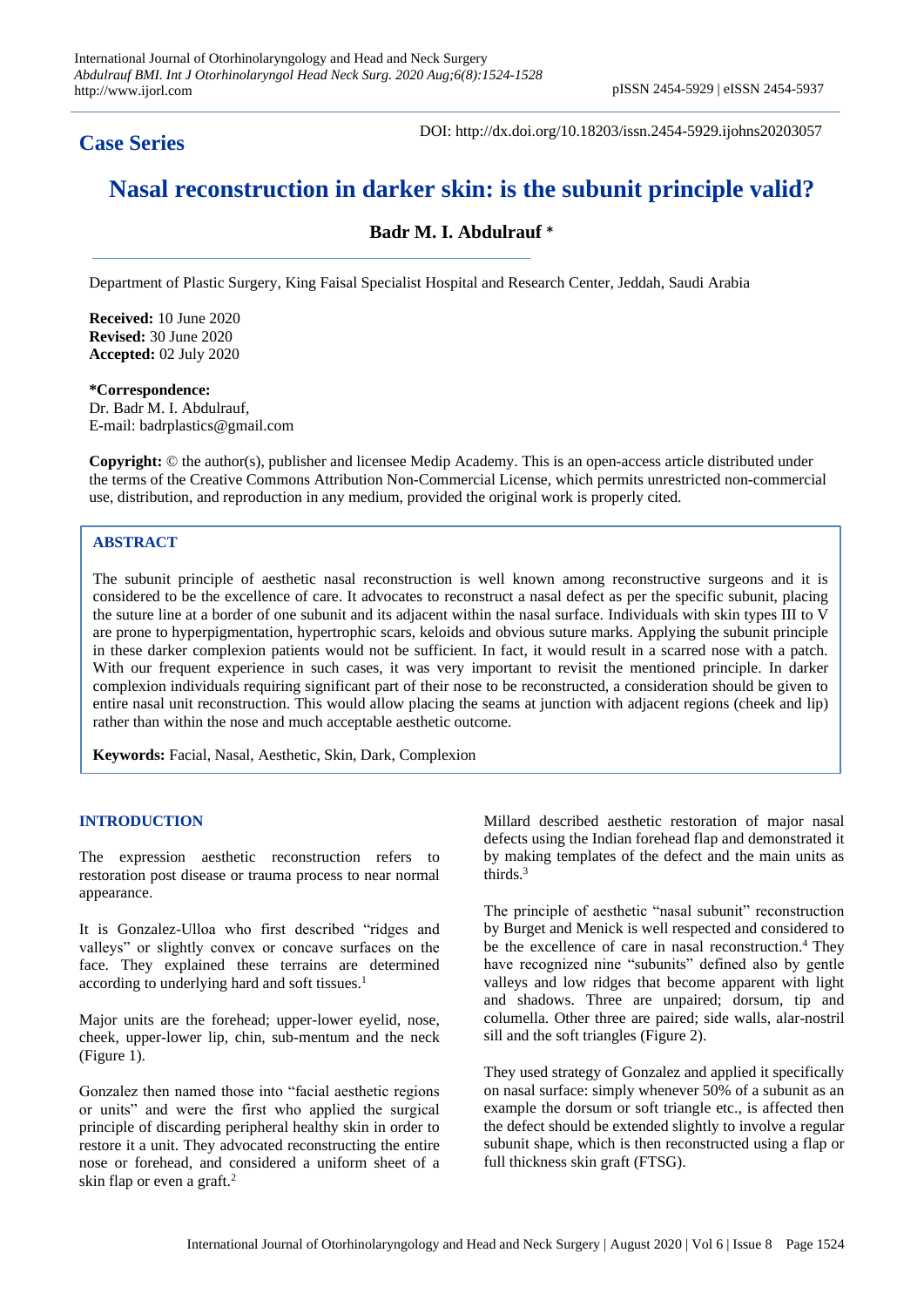Supposedly this would maximize camouflage of the transferred tissue and the scar. Those major three contributions (Gonzalez followed by Millard J and then Burget-Menick) converted the nasal reconstruction into a truly artistic procedure. The subunit principle of Burget and Menick was often referred as the (rule of 50%).



**Figure 1: Illustration of facial units based on the original ideas of Gonzalez et al. 1**



**Figure 2: Illustration of nasal aesthetic subunits based on G. Burget and F. Menick's principles in 1985.**

# **CASE SERIES**

*Case 1*

The patient shown in Figure 3 who has type IV skin presented for a second opinion, he had a history of traumatic skin loss and a postauricular FTSG two years ago. The graft is quite hyperpigmented, has distinct borders and very obvious.

Generally speaking, as per classic teaching, it is well known that dorsal subunit (by Burget/Menick) is one of the nasal areas that are quite encouraging and acceptable to use a FTSG.<sup>4</sup>

#### *Case 2*

The patient shown in Figure 4, had a history of MVA few years back and presented with this picture of hypertrophic scar over the nasal tip region. Such a complication is also quite unusual for type I and II skin patients.



**Figure 3: Case 1 type IV skin adult, 2 years post FTSG to dorsal nasal subunit following trauma. Patient came for a second opinion, the graft is hyperpigmented and very obvious.** 



**Figure 4: Case 2 skin type-III skin adult, few years post trauma with hypertrophic scars on nasal tip, dorsum and columella.**

Type III skin patients is a dominant type in many parts of the world, individuals with skin types ranging from to III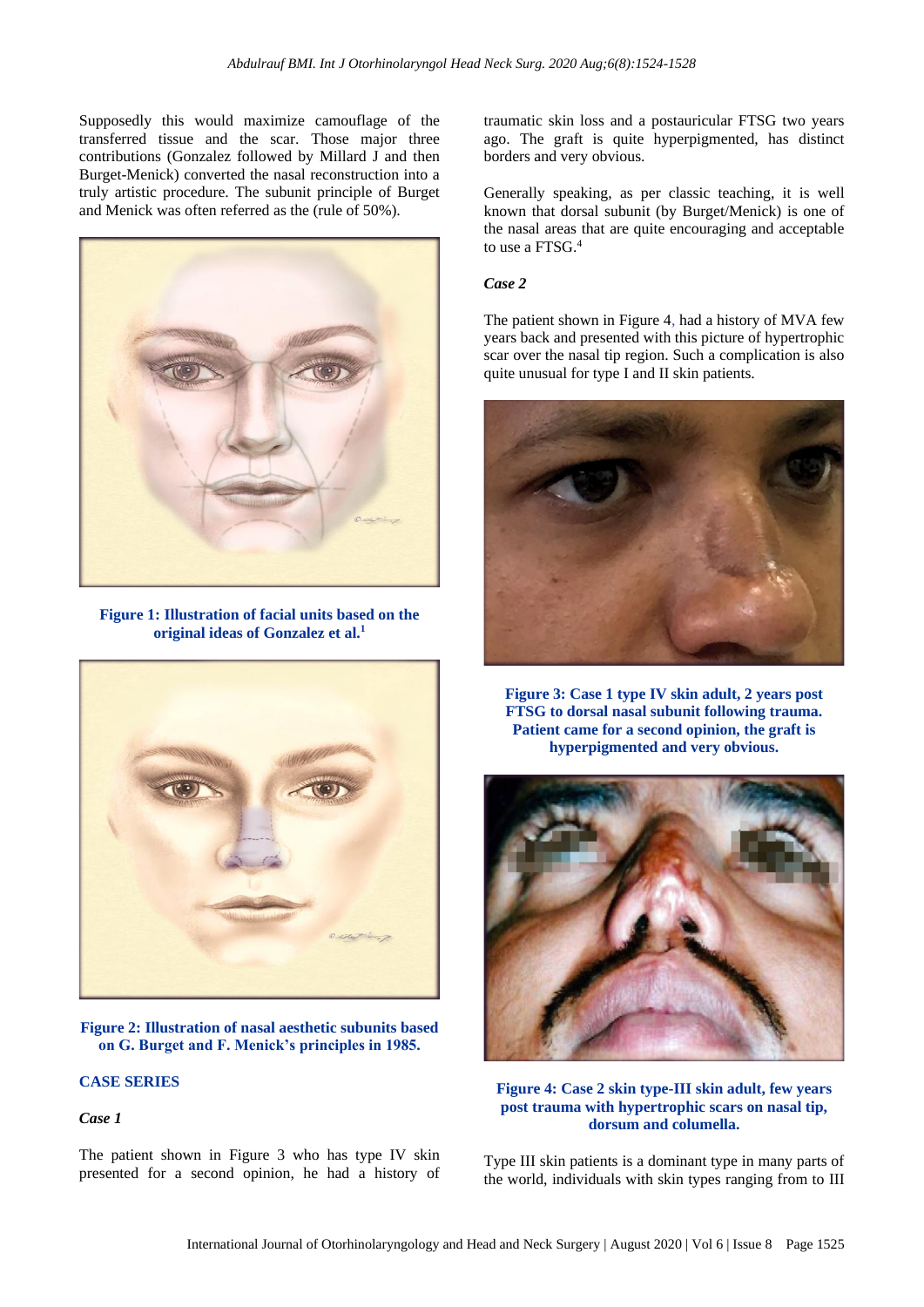to V are prone to scar hyperpigmentation, obvious stitch marks, hypertrophic scars and keloids. This is true regardless of the geographical differences.5,6 The outcome shown in the above patients is however not by any means one would expect and or accept to see in an average Caucasian type I or type II skin, if they had same scenario.

#### *Case 3*

On the other extreme and compared to the above cases, a patient is shown in Figure 5 with BCC on the nasal tip region, which is an area that many would advocate for a flap due to the thick oily nature of skin here as well it is more adherent to underlying cartilage. However, this (type I skin) patient was only treated with simple excision, a FTSG and without applying the 50% rule. The graft is barely noticeable apart from slight hypopigmentation. The obvious explanation is the fair skin type.



**Figure 5: Case 3 skin type 1 adult with superficial BCC to nasal tip subunit, (a) post FTSG following localized excision without utilizing subunit principle, with barely noticeable scar, apart from slight graft hypopigmentation and (b) Courtesy of Dr. M. F. Stranc.** 

# *Case 4*

The patient shown in Figures 6-9 had a skin type-V, with history of facial infection as a neonate complicated with significant nasal tissue loss. As a young adult, patient wanted the best possible outcome. A consideration of restoring his overall nasal skin with a scalping flap as one big unit was given, avoiding any suture lines between the subunits otherwise.<sup>7</sup>

If the nasal lobule or tip region was built as separate subunits the way normally one would with standard paramedian forehead flap utilizing Burget and Menick principles, this patient would have had obvious hyperpigmented scars all over his nose.



**Figure 6: Case 4 skin type V 19 years old, with history of neonatal facial infection, (a) nasal soft tissue loss and atrophy. Then 10 years post reconstruction of whole nasal unit with scalping flap (and a cantilever bone graft), in order to keep suture lines at nasalfacial groove; has undergone orthognathic surgery as well; and (b) patient is been given option of tissue expansion to replace the skin grafted area on forehead donor site, but he did not seem to be concerned.**



**Figure 7: Case 4 intra-operative. Cantilever iliac crest bone graft held to radix with mini-plate and screws. Most of external nasal skin has been discarded.**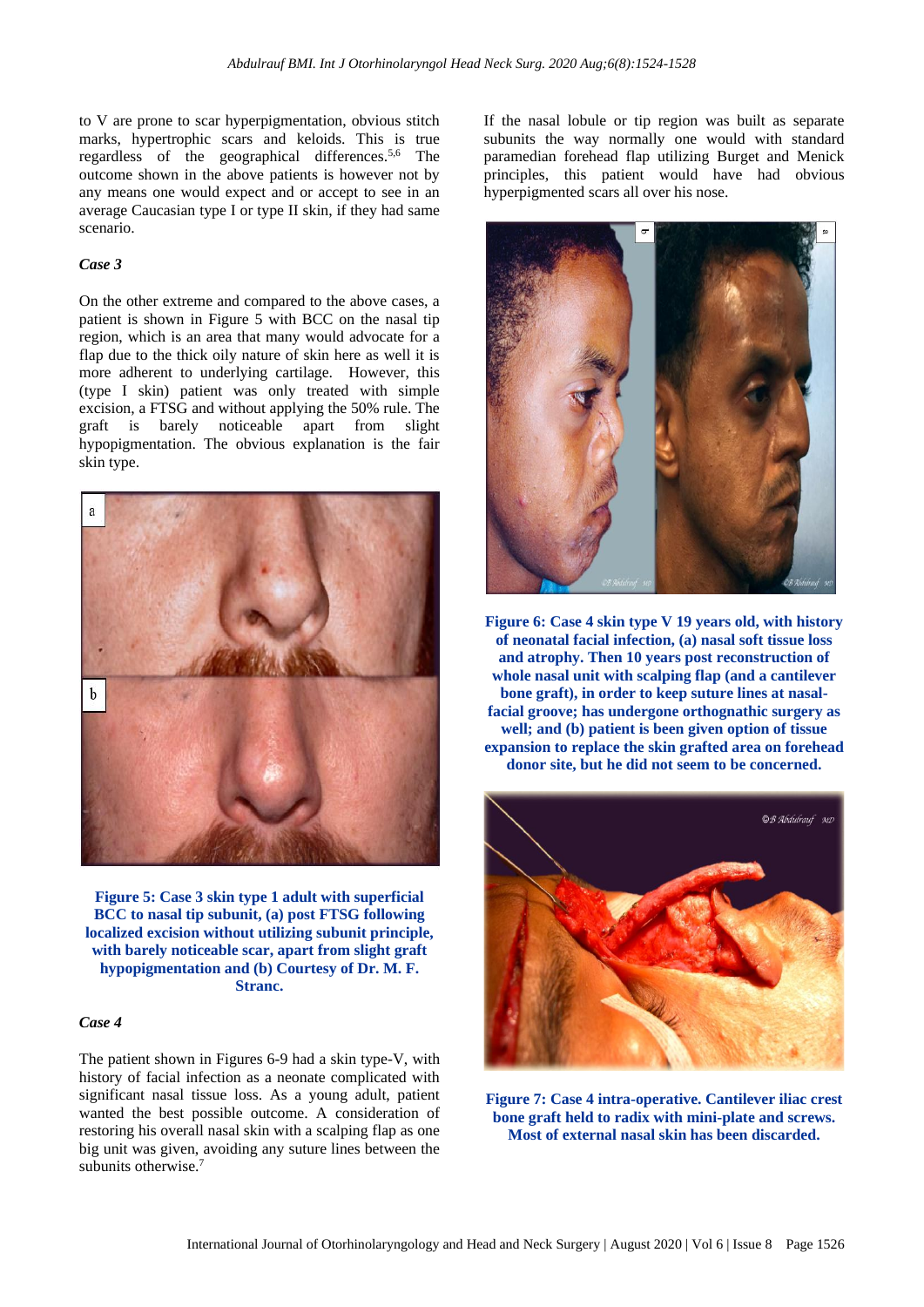

**Figure 8: Nasal coverage with scalping flap, profile view.**



**Figure 9: Same patient, in setting of the scalping flap. Approximately 7cm width of unilateral forehead is used in order to accommodate the neo nose basal view.**

### *Case 5*

The patient in Figure 10 is a 75 years old type IV skin with SCC, who was also considered for total nasal reconstruction and coverage with scaping flap.



**Figure 10: (a) Type IV skin, 75 years old with advanced SCC and significant nasal defect. Three months post total nasal reconstruction and coverage with a scalping flap and (b) edema is still noticeable.**

#### **DISCUSSION**

In the oriental patient nasal reconstruction, who are known of their increased risk for abnormal scarring, Hasio et al has proposed a modification to the original guidelines by Burget and Menick. They consider discarding extra healthy skin adjacent to subunit, for a better conceal to scars.<sup>8</sup>

The overall experience and literature are deficient in nasal reconstruction for types IV and V skin patients, due to the probable reason of less photosensitivity and incidence of skin cancer. Defects due to other reasons are not uncommon but unfortunately still there is not much written.

Singh et al have looked at their experience in (Caucasian patients) where the subunit principle was violated in 31% of their patients. They looked at multiple factors including practicality, and questioned whether there is even a need for Burget and Menick's rule of 50%. The cases where the 50% rule was violated (in type I and II patients as per photos), most of them had local flaps with incisions traversing in the middle of subunits. Even though as per their evaluation tool, they had excellent results in 85% of those patients.<sup>9</sup>

In day to day practice, close to fifty percent of surgeons in North America once indicated they are not following the subunit rule, simply because they felt they can get good results any ways.<sup>10</sup>

This provides enough evidence, in general skin types I and II heal with minimum scarring and pigmentation issues, and their scars are forgiving. With dark patients the situation is exactly the opposite.

The subunit principle for nasal reconstruction is suitable mostly for the fair complexion patients. In a dark patient, using such a principle would probably result in a quite undesirable appearance, the abnormal scarring process would not respect any subunits or borders.

This is the reason we do not believe the rule of 50% by Burget and Menick is by any means valid or adequate for the dark patient. Such a principle is to be respected but it does have its exceptions.

#### **CONCLUSION**

The original concept by Gonzalez-Ulloa of replacing the entire region or main unit probably suits better the dark complexion patients, as shown above.

In fact, the whole practice of plastic surgery becomes quite different when dealing with types IV and V patients on frequent basis. Unfortunately, the literature has been deficient from this aspect. In terms of nasal reconstruction, it is unfair for the darker complexion